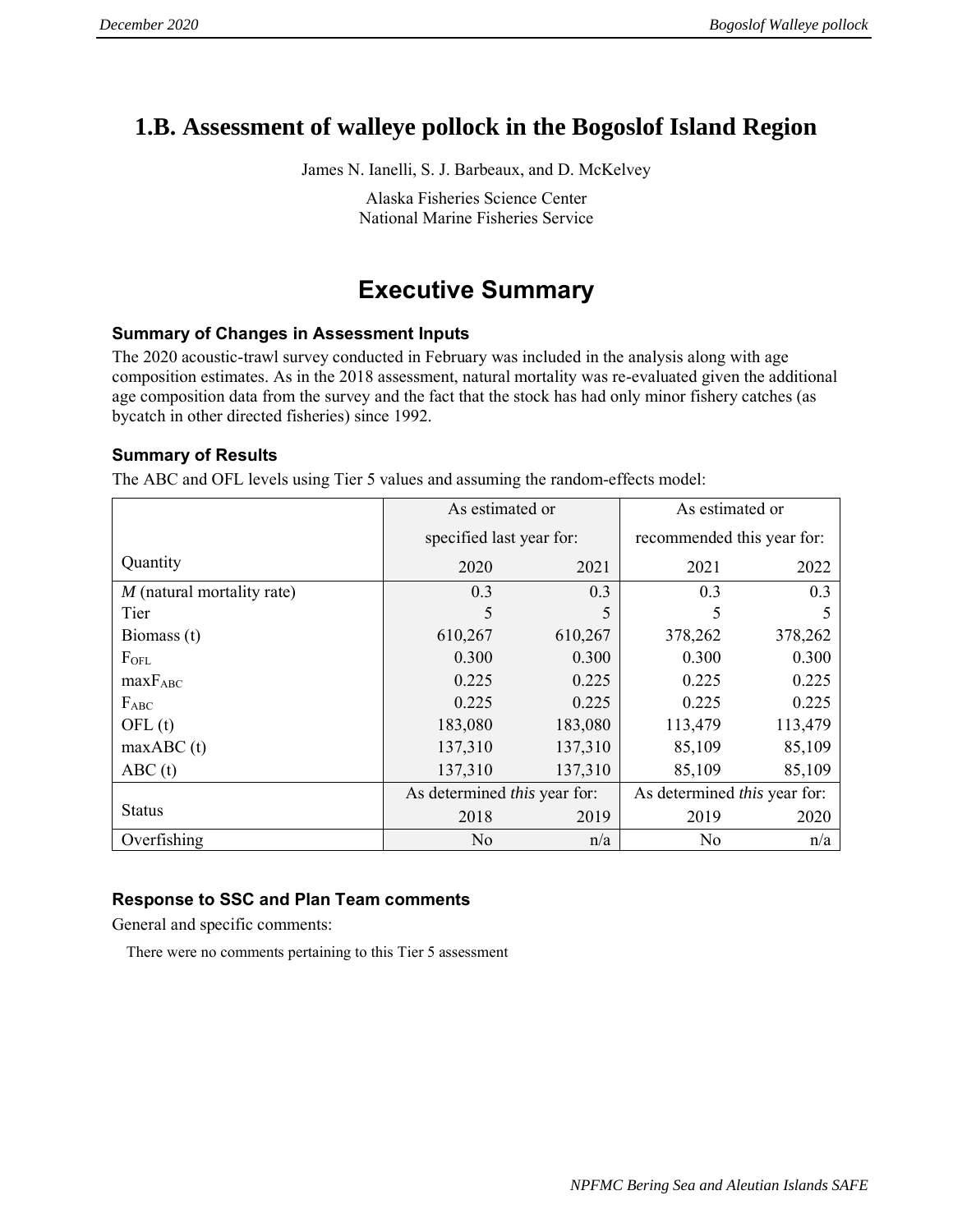## **Introduction**

Alaska pollock (*Gadus chalcogrammus*) are broadly distributed throughout the North Pacific with largest concentrations found in the Eastern Bering Sea. The Bogoslof region is noted for having distinct spawning aggregations that appear to be independent from pollock spawning in nearby regions. The Bogoslof management district (INPFC area 518) was established in 1992 in response to fisheries and surveys conducted during the late 1980s, which consistently found a discrete aggregation of spawning pollock in this area during the winter. The degree to which this aggregation represents a unique, selfrecruiting stock is unknown but the persistence of this aggregation suggests some spawning site fidelity that called for independent management. The Bogoslof region pollock has also been connected with the historical abundance of pollock found in the central Bering Sea (Donut Hole) due to concentrations of pollock that appeared to be moving toward this region prior to spawning (Smith 1981). For the purpose of management within the US zone, pollock from this region are managed separately.

Collectively, pollock found in the Donut Hole and in the Bogoslof region are by convention, considered to be part of the Aleutian Basin stock. Currently, based on an agreement from a Central Bering Sea convention meeting, it is assumed that 60% of the Aleutian Basin pollock population spawns in the Bogoslof region. The actual distribution of Aleutian Basin pollock is unknown and likely varies depending on environmental conditions and the age-structure of the stock. The Bogoslof component of the Aleutian Basin stock is one of three management stocks of pollock recognized in the BSAI region. The other stocks include pollock found in the large area of the Eastern Bering Sea shelf region and those in the Aleutian Islands near-shore region (i.e., less than 1000m depth; Barbeaux et al. 2004). The Aleutian Islands, Eastern Bering Sea and Aleutian Basin stocks probably intermingle, but the exchange rate and magnitude are unknown. The degree to which the Bogoslof spawning component contributes to subsequent recruitment to the Aleutian Basin stock also is unknown. From an early life-history perspective, the opportunities for survival of eggs and larvae from the Bogoslof region seem smaller than for other areas (e.g., north of Unimak Island on the shelf). There is a high degree of synchronicity among strong year-classes from these three areas, which suggests either that the spawning source contributing to recruitment is shared or that conditions favorable for survival are shared. From a biological perspective, the degree to which these management units are reasonable definitions depends on the active exchange among these stocks. If they are biologically distinct and have different levels of productivity, then management should be adjusted accordingly. Bailey et al. (1999) present a thorough review of population structure of pollock throughout the north Pacific region. They note that adjacent stocks were not genetically distinct but that differentiation between samples collected on either side of the N. Pacific was evident.

Some characteristics distinguish Bogoslof region pollock from other areas. Growth rates appear different (based on mean-lengths at age) and pollock sampled in the Bogoslof Island survey tend to be much older. For example, the average percentage (by numbers of fish older than age 6) of age 15 and older pollock observed from the Bogoslof AT surveys (1988-2012) is 18%; in the EBS region (from model estimates), the average from this period is only 2%. The pollock found in winter surveys are generally older than age 4 and are considered distinct from eastern Bering Sea pollock. Further study on stock structure (relating age compositions in adjacent regions) should help understand this possibility. Although data on the age structure of Bogoslof pollock show that a majority of pollock originated from year classes that were also strong on the shelf, 1972, 1978, 1982, 1984, 1989, 1992, 1996, 2000, and 2006. A more recent pattern appears to be that the year-classes differ slightly. There are strong year classes appearing on the shelf that may not be occurring the Bogoslof region. For example, the 2008 year-class in the EBS was not abundant in the Bogoslof region yet there seems to be a strong 2009 year-class in the Bogoslof region. This may be due to age-determination discrepancies or that spawning and subsequent survival rates are diverging. Indications suggest that the 2012 year-class appeared in this survey (4 year-olds in 2016) and were also observed in the EBS shelf region.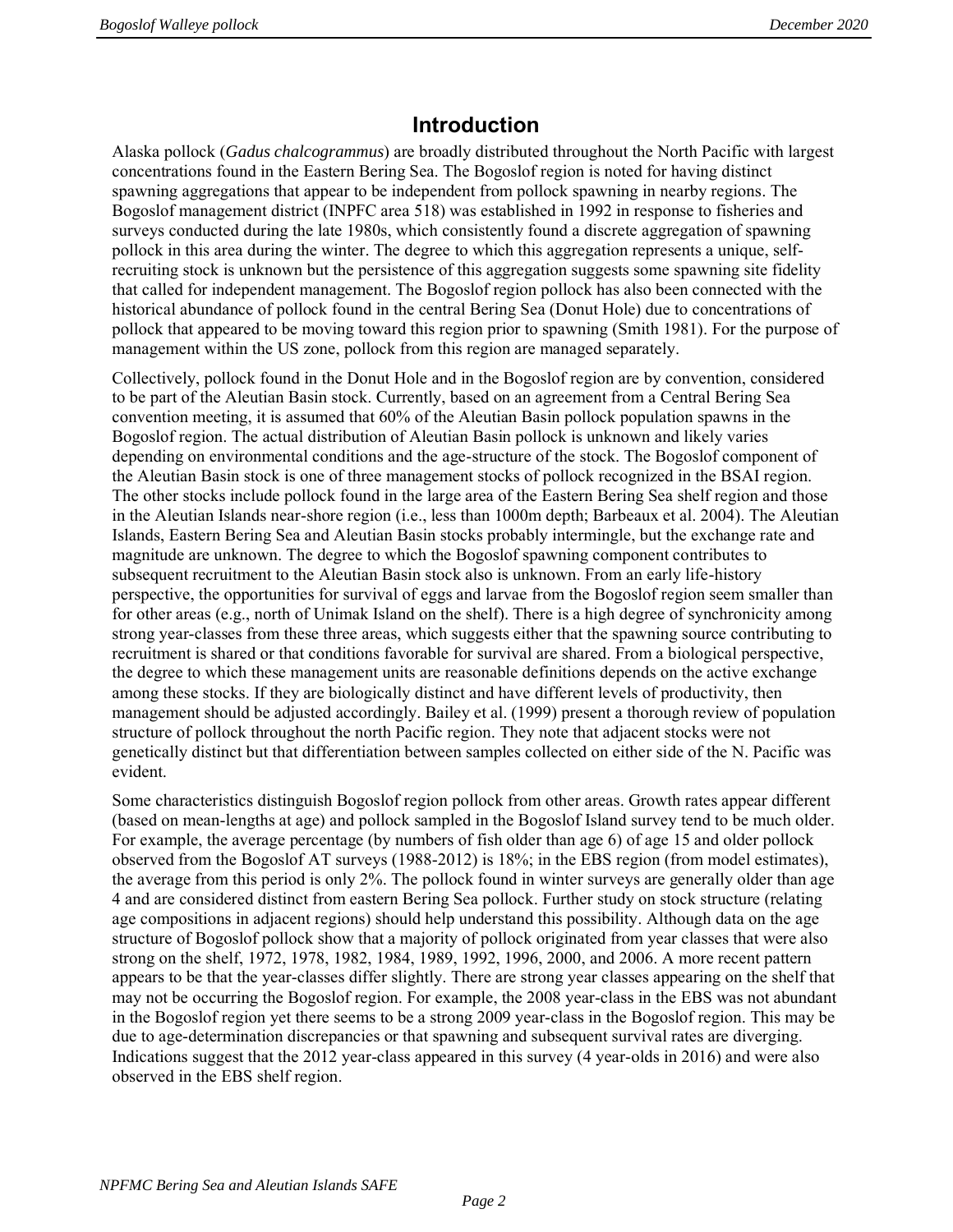#### **Fishery**

Prior to 1977, few pollock were caught in the Donut Hole or Bogoslof region (Low and Ikeda 1978). Japanese scientists first reported significant quantities of pollock in the Aleutian Basin in the mid-to-late 1970's, but large-scale fisheries in the Donut Hole only began in the mid-1980's. By 1987 significant components of these catches were attributed to the Bogoslof Island region (Table 1B.1); however, the actual locations were poorly documented. The Bogoslof fishery primarily targeted winter spawningaggregations but in 1992, this area was closed to directed pollock fishing.

In 1991, the only year with extensive observer data, the fishery timing coincided with the open seasons for the EBS and Aleutian Islands pollock fisheries (the Bogoslof management district was established in 1992 by FMP amendment 17). However, after March 23, 1991 the EBS region was closed to fishing and some effort was re-directed to the Aleutian Islands region near the Bogoslof district. In subsequent years, seasons for the Aleutian Islands pollock fishery were managed separately. Bycatch and discard levels were relatively low from these areas when there was a directed fishery (e.g., 1991). Updated estimates of pollock bycatch levels from other fisheries has varied with a high of over 1,000 t in 2016 (Table 1B.2). The majority of pollock bycatch in the Bogoslof region continues to be occurring in the non-pelagic trawl arrowtooth flounder target fishery. Catches have dropped to below 200 t in the last two years. The history of management measures since 1992 is provided in Table 1B.3.

### **Data**

#### **Survey**

NMFS acoustic-trawl (AT) survey biomass estimates are the primary data source used in this assessment and are conducted in February and March time frames. Since 2000, the values have varied between a low 67,000 t to a high of over 600 kt estimated in 2018. This year's AT survey estimate was 345 kt, a 48% decrease from the 2018 estimate (Table 1B.4). The area covered by surveys 2016, 2018, and 2020 including tow locations, and relative pollock densities are depicted in Fig. 1B.1. The time series of age composition data from this survey is provided in Tables 1B.5.

### **Analytical approach**

#### **Model Structure**

#### *Survey biomass averaging*

The model for harvest recommendations was based on using a Tier-5 approach which requires survey estimates of biomass (*Bt*). In Ianelli et al. (2015) the SSC accepted application of a random effects model of the form:

$$
B_t = B_{t-1} e^{e_t} \qquad e_t \sim N\left(0, S_e^2\right)
$$

with process errors  $e_t$  estimated as random effects and  $s_e^2$  also estimated with the observations and errors from Table 1B.3 included in the likelihood. The model was fit using ADMB (Fournier et al. 2012). This model provides alternative estimates of survey biomass in 2016 which weights the relative influence of past survey estimates between process error variances and that specified as observation errors.

#### *Age structured assessment*

To follow-up on the approach developed by Ianelli et al. (2015), a re-evaluation of natural mortality was conducted.

#### **Parameter estimates**

The fits to the random-effects model results in a 2021 biomass estimate of 378,262 t (Fig. 1B.2).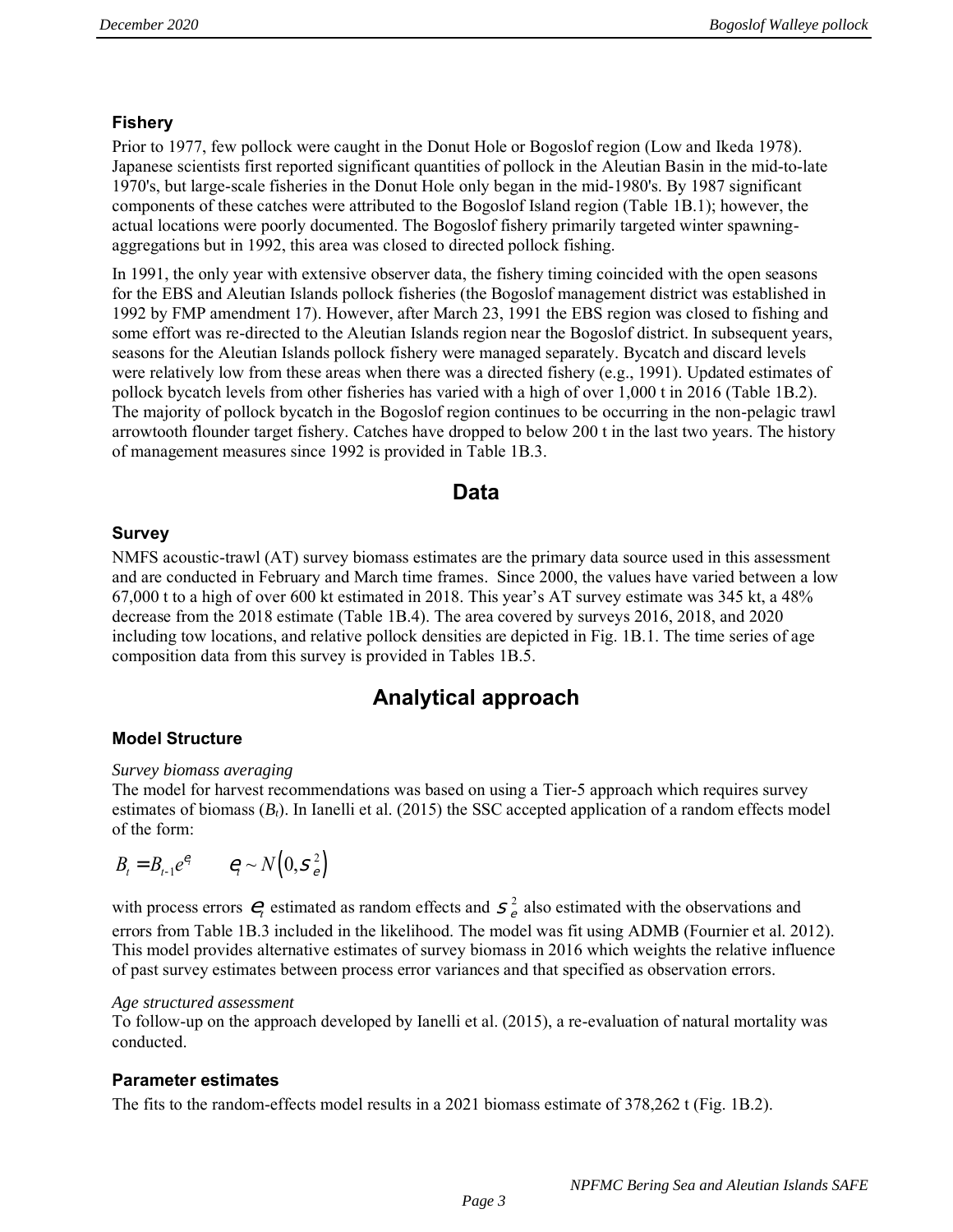Applying the age-structured assessment model fit the survey biomass estimates reasonably well except for the period from 2009-2014 (Fig. 1B.3). Fits to the age composition also showed some inconsistencies (e.g., over-estimating the 8-year old pollock and under-estimating the 2010 and 2009 year-classes in 2020; Fig. 1.B4).

In the 2015 assessment (Ianelli et al. 2015) the estimate of natural mortality was re-evaluated and the value of 0.3 was determined to be a reasonable estimate for this stock given the time series of survey age composition data. Using the same approach in 2018 and again this year with updated age data confirms this based on the posterior distribution of natural mortality (Fig. 1B.5)

### **Results**

The random-effects method of survey averaging resulted in 378,262 t (Fig. 1B.2). As an alternative method, the three-survey average approach gives an estimate of 505,261 t from which to make the Tier 5 calculations. Regarding the age-structured model evaluation of natural mortality, the evidence suggests that a value of 0.3 is with the data should be considered as an alternative for use in the Tier 5 calculation. All options are presented in the Harvest Recommendations section below.

#### **Harvest Recommendations**

Maximum permissible ABC and OFL estimates for 2021 and 2022 under Tier 5 relies exclusively on the NMFS biennial acoustic trawl survey biomass estimate. Biomass was based on two survey averaging approaches: simple 3-survey mean and a mean estimated from a random-effects model gives:

| Description                                              | M Biomass ABC               | OFL. |
|----------------------------------------------------------|-----------------------------|------|
| Random-effects survey average 0.3 378,262 85,109 113,479 |                             |      |
| 3-survey average                                         | 0.3 505,261 151,578 113,684 |      |

For consistency with past approaches, the maximum permissible ABC is based on the random effects survey average biomass and the natural mortality as estimated in 2020. This results in a maximum permissible Tier 5 ABC of 85,109 t for 2021 and 2022 and an OFL of 113,479 t. Given there have been two recent surveys that indicate a relatively high biomass, this seems appropriate for the current stock estimates.

#### **Risk table summary NOTE: this section was added during the Plan Team meetings.**

This stock is managed under Tier 5 and depends on acoustic-trawl surveys that have been conducted regularly over a long period. With respect to the columns related to the assessment, two approaches have been applied as cross checks (i.e., a Tier 3-like age-structured assessment to estimate natural mortality along with the Tier 5 method). The data and information are well fit and seem consistent over time so the assessment side warrants a level 1—no concern. Regarding the population dynamics, stock structure uncertainty remains an issue but genetic studies are underway which should help resolve this outstanding issue. We also chose a level 1—no concern.

With respect to the ecosystem column, pollock in this area (Southern Bering Sea survey area) are generally found between 3.7 and 5.2°C in the AI survey, while in 2016 they were found in waters up to 6.5°C. GODAS temperature anomalies for the 100-250m depth range show that significantly warmer temperatures have remained since 2016; the GODAS estimates are supported by the water column temperatures indicator for the AI (AI ESR Physical factors 2020). In general, higher ambient temperatures incur bioenergetic costs for ectothermic fish such that, all else being equal, consumption must increase to maintain fish condition. Thus, the persistent higher temperatures may be considered a negative indicator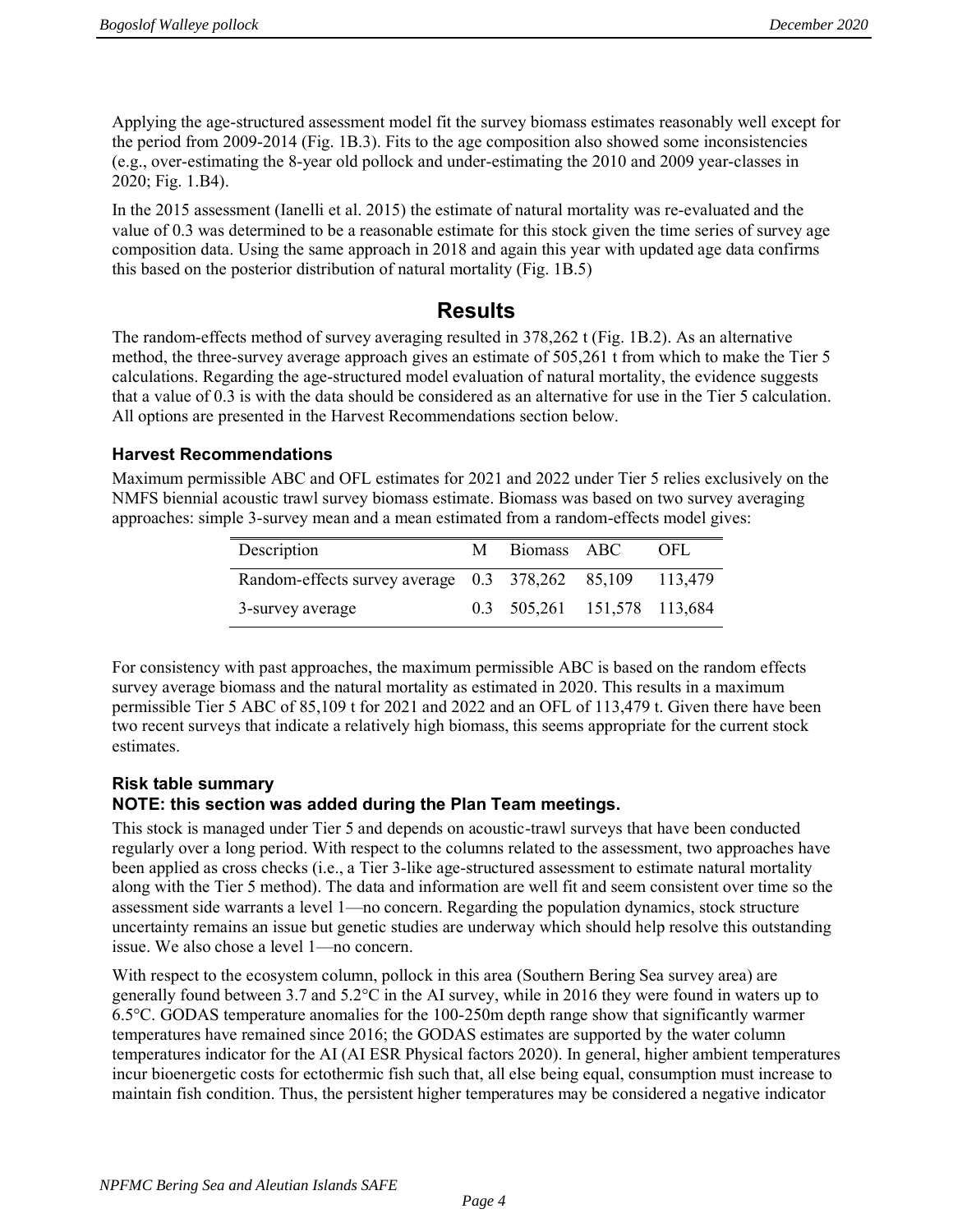for pollock, although not as strongly as for other species, such as Pacific cod and arrowtooth flounder which fared poorly during the extended heatwave of 2014-2016 in the Gulf of Alaska. The higher temperatures increasing consumption demands beyond what is available, along with higher competition and increasing biomass of POP and Kamchatka pink salmon, may jointly explain why the observed body condition for pollock >25 cm has been lower than the survey mean since 2012 in the southern Bering Sea region of the AFSC bottom trawl survey (Fish Condition, AI ESR). Due to lack of 2020 surveys, fish condition and diet indicators were not measured this year. Sea surface temperatures are forecast to be near normal to slightly above normal in the AI this coming winter.

Although we don't have direct abundance estimates of copepods, which comprise 53% of juvenile (<20cm) pollock diet, along with euphausiids and pelagic gelatinous filter feeders, we can infer that this year copepods experienced lower predation pressure based on the biannual cycle and record abundance of Kamchatka pink salmon during 2019. The biannual cycle and cascading effects of pink salmon predation on copepods has been documented before by Springer 2014, Batten et al 2018 and in the width of Atka mackerel otolith growth (Matta et al 2020). Competition for copepods does not seem to drive abundance of pollock however, as time-series of either young ages or total population in this region do not show alternate years of high numbers of fish. Other inferences we can make about zooplankton prey availability are from the Continuous Plankton Recorder (CPR) sampling, for which the most recent data are from 2019. Data from CPRs that sample near the Aleutian chain show anomalously small copepod taxa from 2016-2018, but larger in 2019, which may indicate a recent increase in the quality of zooplankton prey available to pollock.

Both Pacific ocean perch (particularly juvenile <20 cm), Kamchatka pink salmon, and Atka mackerel are primary consumers of copepods, with the first two showing biannual signals in their abundance. Diets of large (>20 cm) pollock in the southern Bering Sea survey area are composed of 44% euphausiids, 17% myctophids and 11% copepods. In contrast, small pollock (<20 cm) from this area consume 42% copepods and 27% euphausiids as primary prey, making juvenile pollock more susceptible to prey competition for copepods. The increased consumption of copepods by the increasing POP population and high abundance years of Kamchatka pink salmon might be limiting the availability of prey for small pollock through competitive pressure. Some fishery-related evidence might be the increased bycatch of pollock on rockfish fisheries. Walleye pollock are a key prey for Steller sea lions in the eastern AI and northern fur seals at Bogoslof, along with Pacific cod, arrowtooth flounder, and Pacific Halibut (AFSC Groundfish Food Habits database). Recent data suggest that Steller sea lion populations have continued to decline in the Aleutians (AI ESR), suggesting that their predatory impact on pollock has not increased. However, Northern fur seals at Bogoslof and Pacific cod have been consistently increasing after a steady decline from 2000 to 2012; over half the biomass of AI Pacific cod is estimated to be in the eastern Aleutians. Arrowtooth flounder biomass peaked in 2006 and has been decreasing since, as has Pacific halibut since 1997 based on AI survey biomass estimates. Taken together, these indicators suggest that the current level of concern is level 1—no apparent environmental/ecosystem concerns. However, continued trends in poor fish condition as well as the potential for competition with the expanding Pacific Ocean perch stock may warrant further exploration when more data are available.

Finally, under "fishery performance" there is no concern since this directed fishery has been closed since 1992.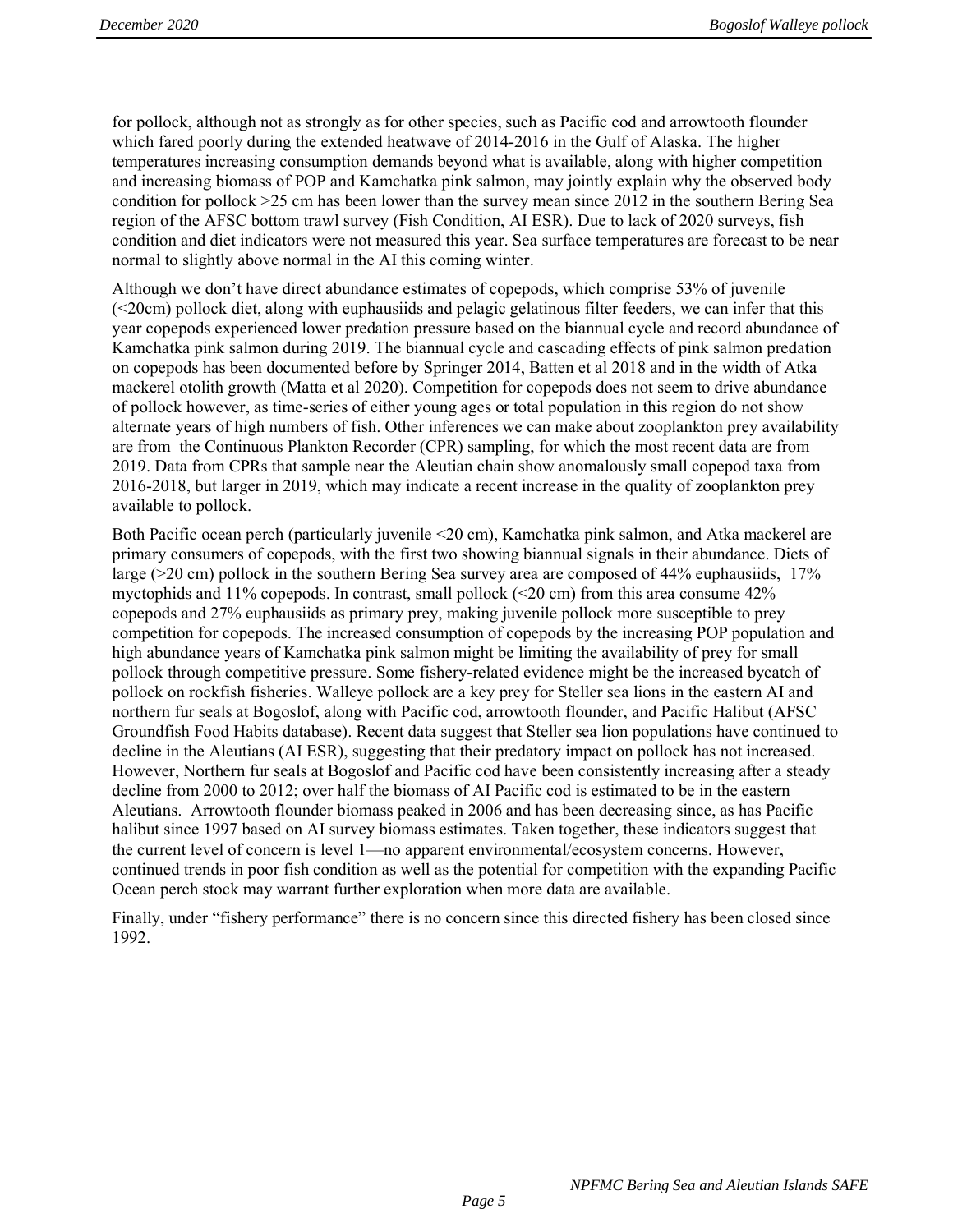## **Literature cited**

- Bailey, K.M., T.J. Quinn, P. Bentzen, and W.S. Grant. 1999. Population structure and dynamics of walleye pollock, *Theragra chalcogramma*. Advances in Mar. Biol. 37:179-255.
- Barbeaux, S. J. Ianelli, and E. Brown. 2004. Stock assessment of Aleutian Islands region pollock. *In*: Stock assessment and fishery evaluation report for the groundfish resources of the Bering Sea/Aleutian Islands regions for 2005. North Pac. Fish. Mgmt. Council, Anchorage, AK, Appendix Section 1A.
- Fournier, D.A., H.J. Skaug, J. Ancheta, J. Ianelli, A. Magnusson, M.N. Maunder, A. Nielsen, and J. Sibert. 2012. AD Model Builder: using automatic differentiation for statistical inference of highly parameterized complex nonlinear models. Optim. Methods Softw. 27:233-249.
- Ianelli, J.N., S. Barbeaux, D. McKelvey, and T. Honkalehto. 2015. Assessment of walleye pollock in the Bogoslof Island Region *In*: Stock assessment and fishery evaluation report for the groundfish resources of the Bering Sea/Aleutian Islands regions. North Pac. Fish. Mgmt. Council, Anchorage, AK, section 233-250, www.afsc.noaa.gov/refm/docs/2015/Bogpollock.pdf
- Ianelli, J.N., S. Barbeaux, D. McKelvey, and T. Honkalehto. 2018. Assessment of walleye pollock in the Bogoslof Island Region *In*: Stock assessment and fishery evaluation report for the groundfish resources of the Bering Sea/Aleutian Islands regions. North Pac. Fish. Mgmt. Council, Anchorage, AK, section 233-250, www.afsc.noaa.gov/refm/docs/2018/Bogpollock.pdf
- Low, L.L., and J. Ikeda. 1978. Atlas of groundfish catch in the Northeastern Pacific Ocean, 1964-1976. Northwest and Alaska Fisheries Center Data Report. 7600 Sand Point Way NE. Seattle WA. 166p.
	- McKelvey, D. and M. Levine. In review. Results of the March 2020 acoustic-trawl survey of walleye pollock (*Gadus chalcogrammus*) conducted in the southeastern Aleutian Basin near Bogoslof Island, Cruise DY2020-02. AFSC Processed Rep. xxx, Alaska Fish. Sci. Cent., NOAA, Natl. Mar. Fish. Serv., 7600 Sand Point Way NE, Seattle WA 98115.
- Smith, G.B. 1981. The biology of walleye pollock. *In* Hood, D.W. and J.A. Calder, The Eastern Bering Sea Shelf: Oceanography and Resources. Vol. I. U.S. Dep. Comm., NOAA/OMP 527-551.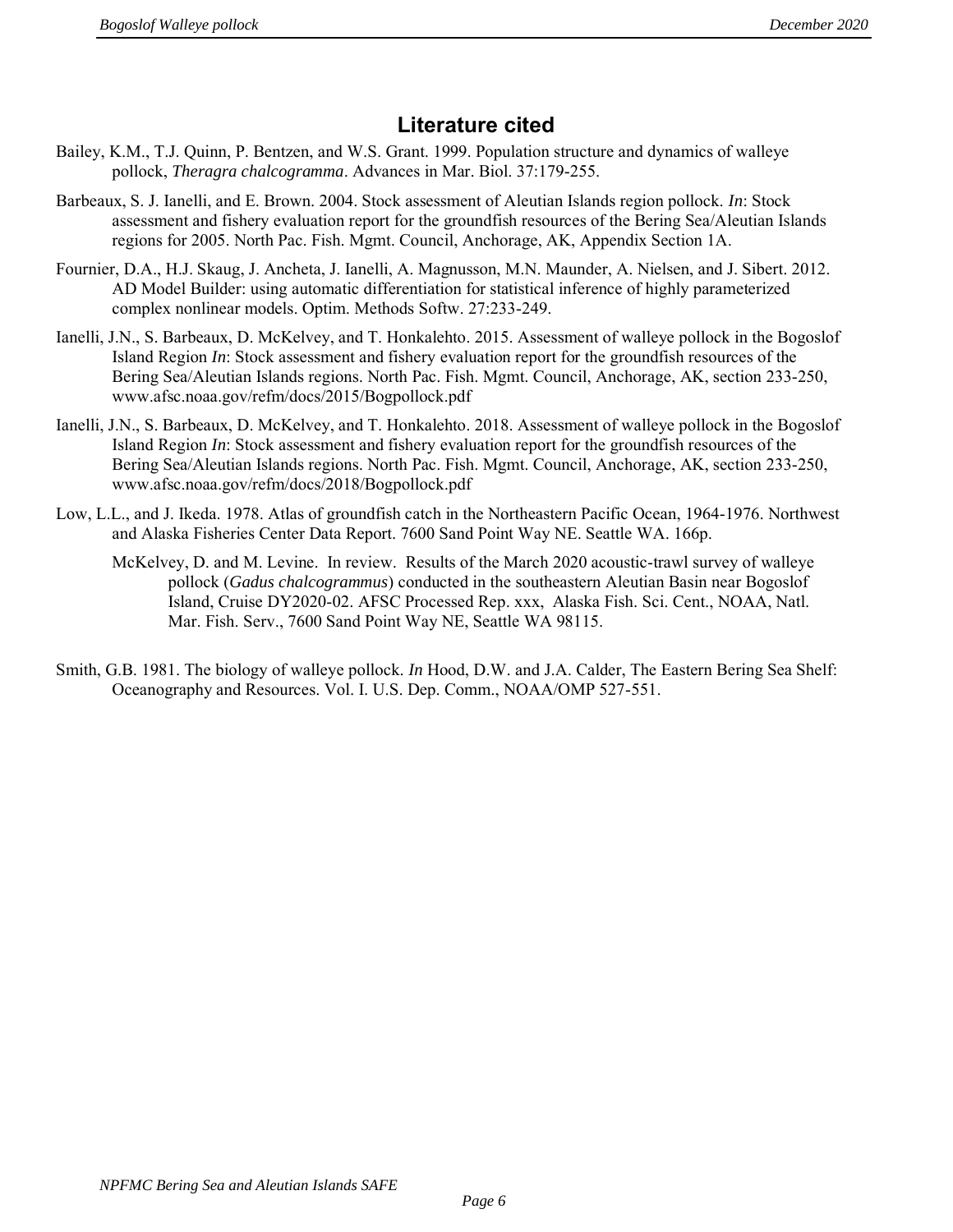# **Tables**

|      |                | Bogoslof   |           |
|------|----------------|------------|-----------|
| Year | Donut Hole (t) | Island (t) | Total (t) |
| 1977 |                | 11,500     | 11,500    |
| 1978 |                | 9,600      | 9,600     |
| 1979 |                | 16,100     | 16,100    |
| 1980 |                | 13,100     | 13,100    |
| 1981 |                | 22,600     | 22,600    |
| 1982 |                | 14,700     | 14,700    |
| 1983 |                | 21,500     | 21,500    |
| 1984 | 181,200        | 22,900     | 204,100   |
| 1985 | 363,400        | 13,700     | 377,100   |
| 1986 | 1,039,800      | 34,600     | 1,074,400 |
| 1987 | 1,326,300      | 377,436    | 1,703,736 |
| 1988 | 1,395,900      | 87,813     | 1,483,713 |
| 1989 | 1,447,600      | 36,073     | 1,483,673 |
| 1990 | 917,400        | 151,672    | 1,069,072 |
| 1991 | 293,400        | 316,038    | 609,438   |
| 1992 | 10,000         | 241        | 10,241    |
| 1993 | 1,957          | 886        | 2,843     |
| 1994 |                | 556        | 556       |
| 1995 |                | 334        | 334       |
| 1996 |                | 499        | 499       |
| 1997 |                | 163        | 163       |
| 1998 |                | 8          | 8         |
| 1999 |                | 29         | 29        |
| 2000 |                | 29         | 29        |
| 2001 |                | 258        | 258       |
| 2002 |                | 1,042      | 1,042     |
| 2003 |                | 24         | 24        |
| 2004 |                | $<$ 1      | <1        |
| 2005 |                | $<$ 1      | <1        |
| 2006 |                | $<$ 1      | <1        |
| 2007 |                | $<$ 1      | $<$ 1     |
| 2008 |                | 9          | 9         |
| 2009 |                | 73         | 73        |
| 2010 |                | 176        | 176       |
| 2011 |                | 173        | 173       |
| 2012 |                | 79         | 79        |
| 2013 |                | 57         | 57        |
| 2014 |                | 428        | 428       |
| 2015 |                | 733        | 733       |
| 2016 |                | 1,005      | 1,005     |
| 2017 |                | 186        | 186       |
| 2018 |                | 133        | 133       |
| 2019 |                | $\,$ $\,$  | 8         |
| 2020 |                | 8          | 8         |

|  | Table 1B.1 Catch in tons from the Donut Hole and the Bogoslof Island area, 1977-2020. |  |
|--|---------------------------------------------------------------------------------------|--|
|--|---------------------------------------------------------------------------------------|--|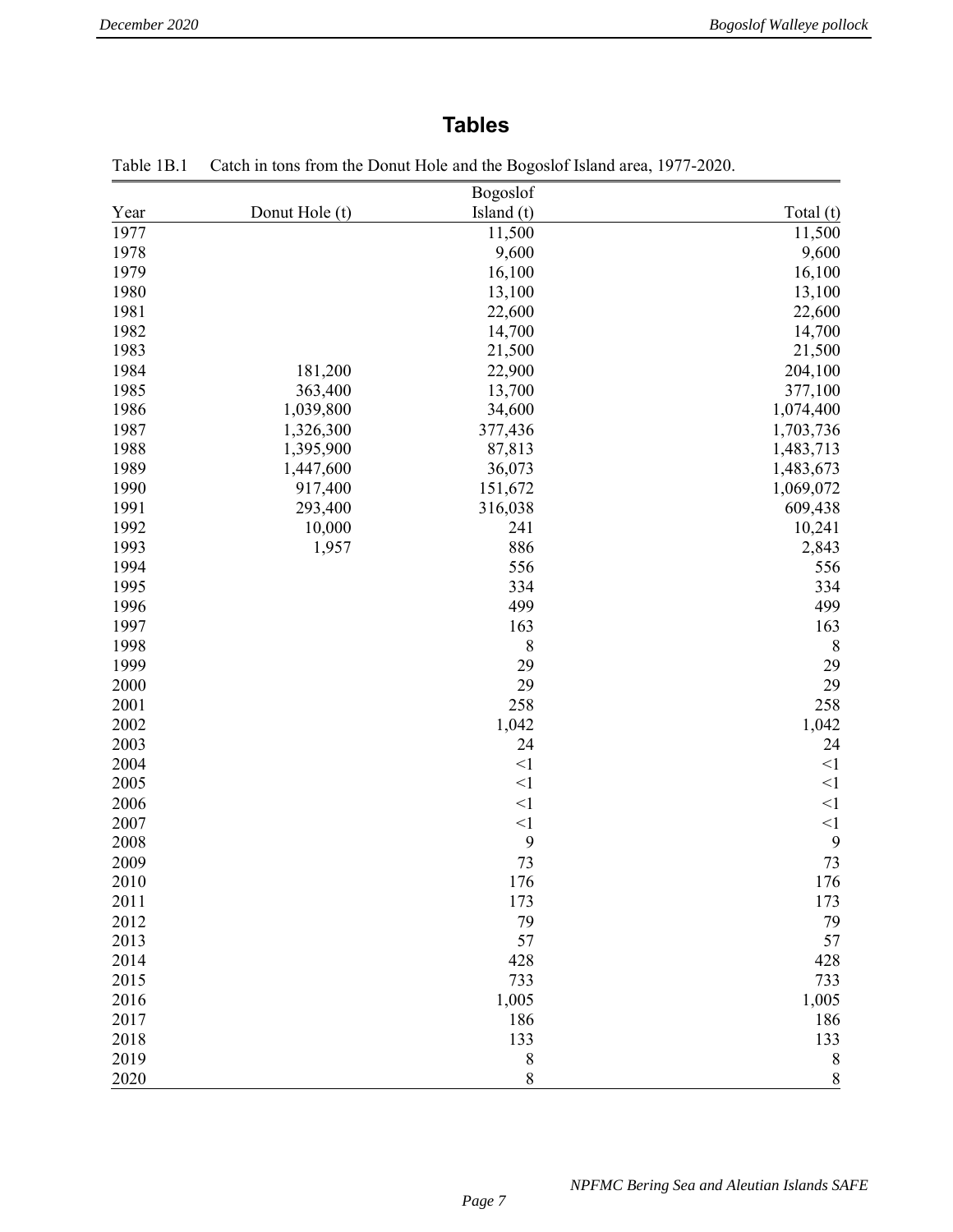|      |                  |          | ╯        |
|------|------------------|----------|----------|
|      | YearDiscarded    | Retained | Total    |
| 1991 | 20,327           | 295,711  | 316,038  |
| 1992 | 240              | 1        | 241      |
| 1993 | 308              | 578      | 886      |
| 1994 | 11               | 545      | 556      |
| 1995 | 267              | 66       | 334      |
| 1996 | 7                | 492      | 499      |
| 1997 | 13               | 150      | 163      |
| 1998 | 3                | 5        | 8        |
| 1999 | 11               | 18       | 29       |
| 2000 | 20               | 10       | 29       |
| 2001 | 28               | 231      | 258      |
| 2002 | 12               | 1,031    | 1,042    |
| 2003 | 19               | 5        | 24       |
| 2004 | $\leq 1$         |          | $\leq 1$ |
| 2005 | $\leq 1$         | $\leq 1$ | $\leq 1$ |
| 2006 | $\leq 1$         | $\leq 1$ | $\leq 1$ |
| 2007 | $\leq 1$         | $\leq 1$ | $\leq 1$ |
| 2008 | $\leq 1$         | 9        | 9        |
| 2009 | 6                | 67       | 73       |
| 2010 | 53               | 124      | 176      |
| 2011 | 23               | 150      | 173      |
| 2012 | 5                | 74       | 79       |
| 2013 | $\leq 1$         | 56       | 57       |
| 2014 | 54               | 374      | 428      |
| 2015 | 138              | 595      | 733      |
| 2016 | 7                | 997      | 1,005    |
| 2017 | $\overline{c}$   | 184      | 186      |
| 2018 | $\overline{c}$   | 131      | 133      |
| 2019 | $\boldsymbol{0}$ | 8        | 8        |
| 2020 | $\overline{2}$   | 6        | 8        |

| Table 1B.2. Estimated retained, discarded, and total pollock catch (t) from the Bogoslof region. Source: |  |
|----------------------------------------------------------------------------------------------------------|--|
| NMFS Regional office Blend database and catch accounting system.                                         |  |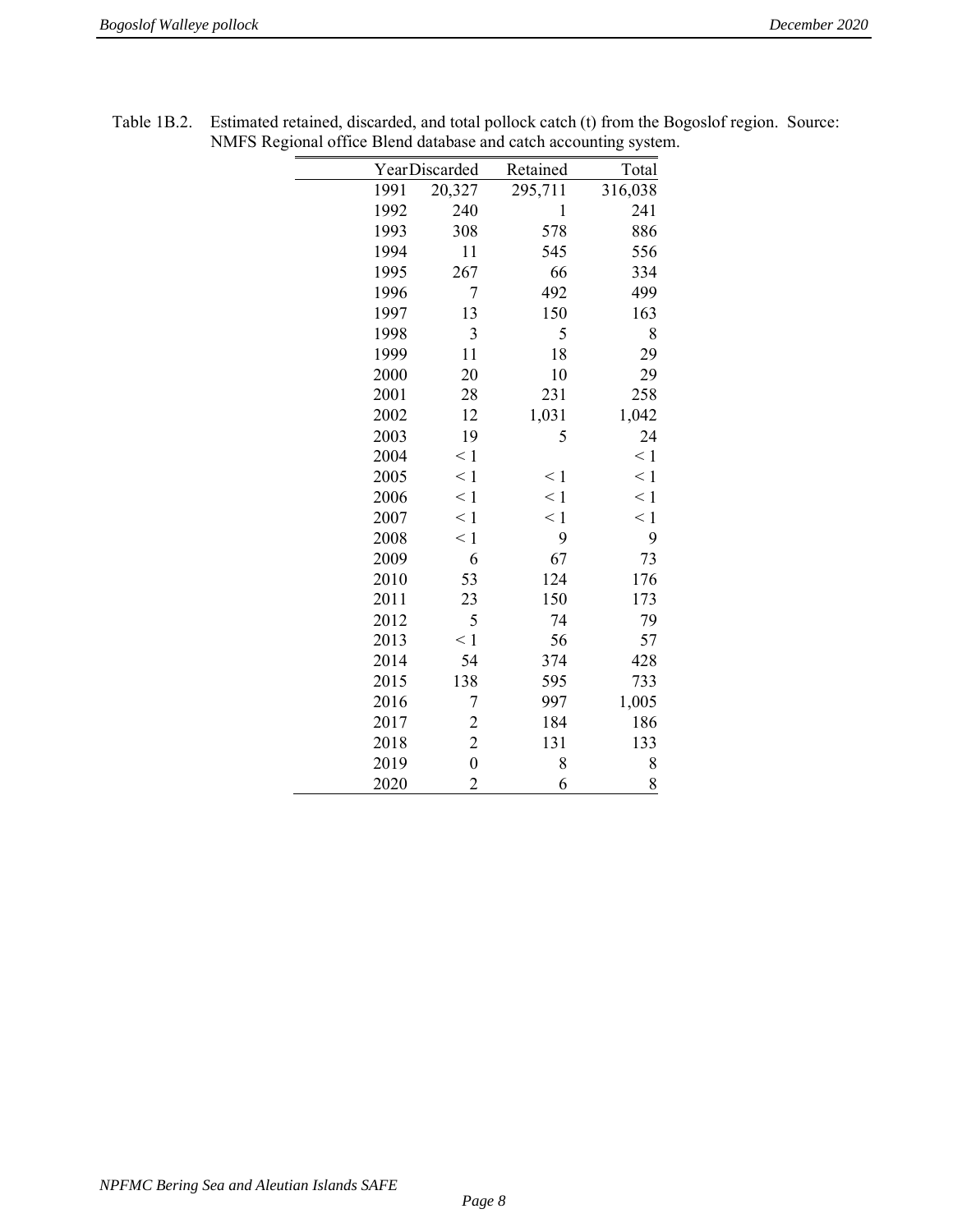| $1$ ave $1$ D.J. | $ADC$ , OFL, and TAC by year for Dogosion region pollock, $1992 - 2020$ . |         |            |                  |
|------------------|---------------------------------------------------------------------------|---------|------------|------------------|
| Year             | ABC                                                                       | OFL     | <b>TAC</b> | Catch            |
| 1992             | 25,000                                                                    | 25,000  | 1,000      | 241              |
| 1993             | 42,000                                                                    | 42,000  | 1,000      | 886              |
| 1994             | 31,750                                                                    | 31,750  | 1,000      | 556              |
| 1995             | 22,100                                                                    | 22,100  | 1,000      | 334              |
| 1996             | 121,000                                                                   | 121,000 | 1,000      | 499              |
| 1997             | 32,100                                                                    | 43,800  | 1,000      | 163              |
| 1998             | 6,410                                                                     | 8,750   | 1,000      | 8                |
| 1999             | 15,300                                                                    | 21,000  | 1,000      | 29               |
| 2000             | 22,300                                                                    | 30,400  | 1,000      | 29               |
| 2001             | 8,470                                                                     | 60,200  | 1,000      | 258              |
| 2002             | 4,310                                                                     | 46,400  | 100        | 1,042            |
| 2003             | 4,070                                                                     | 45,300  | 50         | 24               |
| 2004             | 2,570                                                                     | 39,600  | 50         | $\boldsymbol{0}$ |
| 2005             | 2,570                                                                     | 39,600  | 10         | 0                |
| 2006             | 5,500                                                                     | 50,600  | 10         | $\boldsymbol{0}$ |
| 2007             | 5,220                                                                     | 48,000  | 10         | $\boldsymbol{0}$ |
| 2008             | 7,970                                                                     | 58,400  | 10         | 9                |
| 2009             | 7,970                                                                     | 58,400  | 50         | 73               |
| 2010             | 156                                                                       | 22,000  | 50         | 176              |
| 2011             | 156                                                                       | 22,000  | 150        | 173              |
| 2012             | 16,500                                                                    | 22,000  | 500        | 71               |
| 2013             | 10,100                                                                    | 13,400  | 100        | 57               |
| 2014             | 10,059                                                                    | 13,413  | 75         | 427              |
| 2015             | 15,900                                                                    | 21,200  | 100        | 733              |
| 2016             | 23,850                                                                    | 31,906  | 500        | 1,005            |
| 2017             | 60,800                                                                    | 130,428 | 500        | 185              |
| 2018             | 60,800                                                                    | 130,428 | 450        | 14               |
| 2019             | 137,310                                                                   | 183,080 | 75         | 8                |
| 2020             | 137,310                                                                   | 183,080 | 75         | 8                |

Table 1B.3. ABC, OFL, and TAC by year for Bogoslof region pollock, 1992—2020.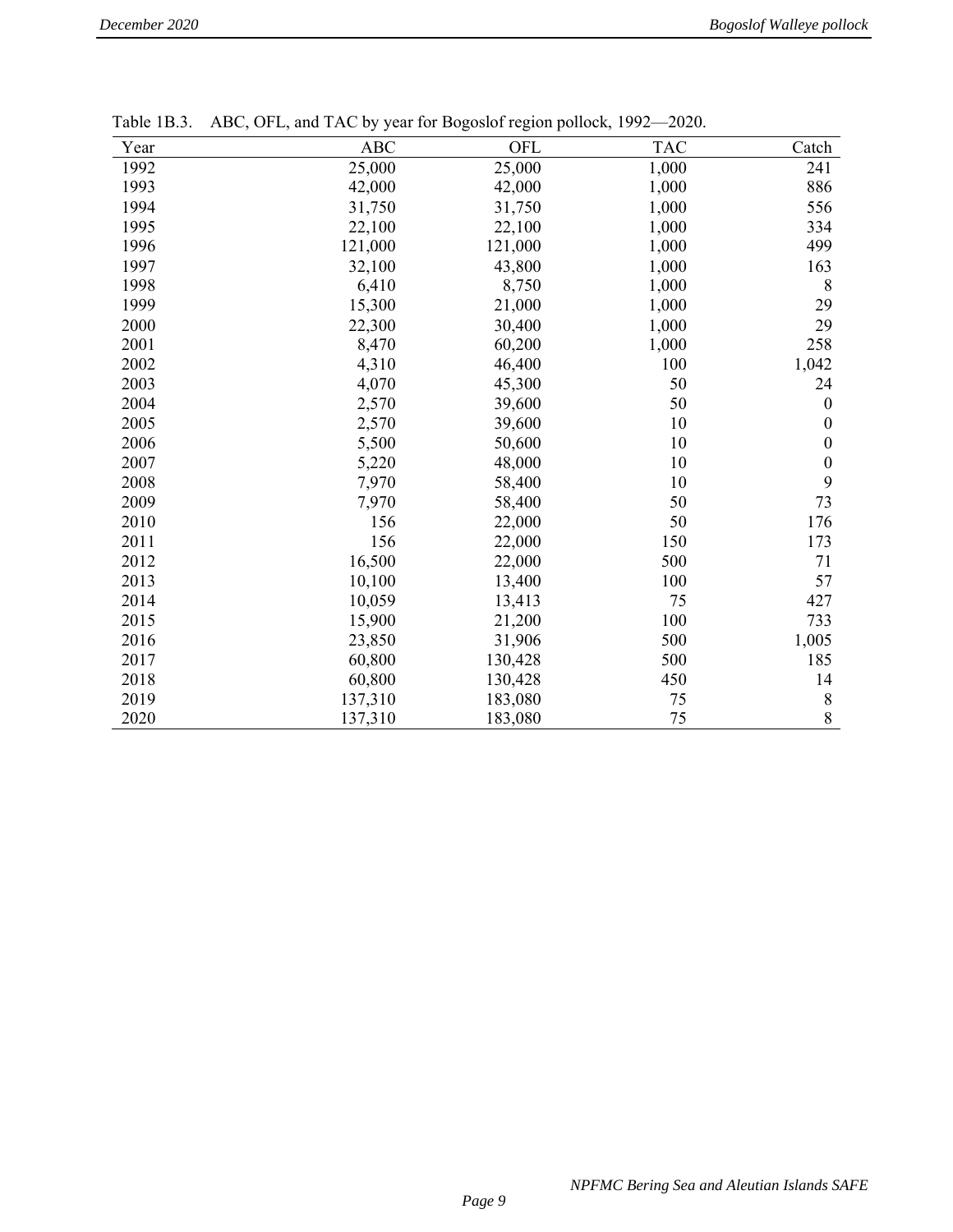|      | Survey biomass | Survey area | Relative  |
|------|----------------|-------------|-----------|
| Year | estimates (t)  | $(nmi^2)$   | error     |
| 1988 | 2,395,737      | <b>NA</b>   | 22%       |
| 1989 | 2,125,851      | NA          | 22%       |
| 1990 |                |             | No survey |
| 1991 | 1,289,006      | 8,411       | 12%       |
| 1992 | 940,198        | 8,794       | 20%       |
| 1993 | 635,405        | 7,743       | 9%        |
| 1994 | 490,077        | 6,412       | 12%       |
| 1995 | 1,104,118      | 7,781       | 11%       |
| 1996 | 682,277        | 7,898       | 20%       |
| 1997 | 392,402        | 8,321       | 14%       |
| 1998 | 492,396        | 8,796       | 19%       |
| 1999 | 475,311        | <b>NA</b>   | 22%       |
| 2000 | 301,390        | 7,863       | 14%       |
| 2001 | 232,170        | 5,573       | 10%       |
| 2002 | 225,712        | 2,903       | 12%       |
| 2003 | 197,851        | 2,993       | 22%       |
| 2004 |                |             | No survey |
| 2005 | 253,459        | 3,112       | 17%       |
| 2006 | 240,059        | 1,803       | 12%       |
| 2007 | 291,580        | 1,871       | 12%       |
| 2008 |                |             | No survey |
| 2009 | 110,191        | 1,803       | 19%       |
| 2010 |                |             | No survey |
| 2011 |                |             | No survey |
| 2012 | 67,063         | 3,656       | 10%       |
| 2013 |                |             | No survey |
| 2014 | 112,070        | 1,150       | 12%       |
| 2015 |                |             | No survey |
| 2016 | 508,051        | 1,400       | 11%       |
| 2017 |                |             | No survey |
| 2018 | 663,070        | 1,500       | 43%       |
| 2019 |                |             | No survey |
| 2020 | 344,663        | 1,455       | 16%       |

Table 1B.4. Biomass (tons) of pollock as surveyed in the Bogoslof region, 1988-2020. For additional details see McKelvey and Levine (In review).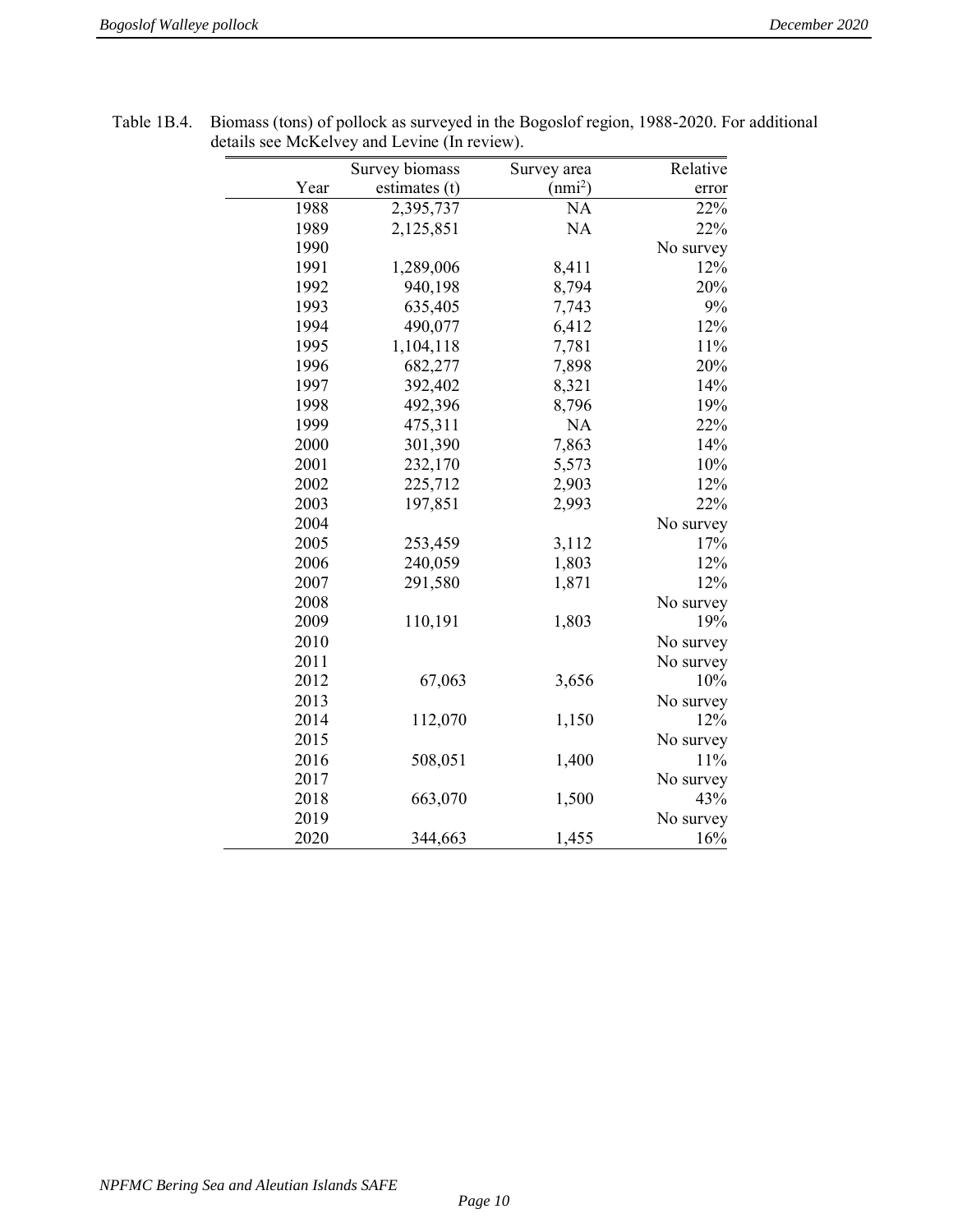|      |                   |             |        |                |                     |               | Age      |          |        |        |        |        |
|------|-------------------|-------------|--------|----------------|---------------------|---------------|----------|----------|--------|--------|--------|--------|
| Year | $\overline{4}$    | 5           | 6      | $\overline{7}$ | 8                   | 9             | 10       | 11       | 12     | 13     | 14     | 15     |
| 1988 |                   | $-27.94$    | 326.71 | 246.84         |                     | 163.68 350.07 | 1,200.88 | 287.82   | 287.33 | 201.95 | 89.24  | 53.89  |
| 1989 |                   | 6.00 15.00  | 58.00  | 363.00         | 147.00 194.00       |               | 91.00    | 1,105.00 | 222.00 | 223.00 | 82.00  | 180.00 |
| 1991 | 2.00              | 12.00       | 46.00  | 213.00         | 93.00               | 160.00        | 44.00    | 92.00    | 60.00  | 373.00 | 119.00 | 202.00 |
| 1992 |                   | 2.00 27.00  | 54.00  | 97.00          | 74.00               | 71.00         | 55.00    | 57.00    | 33.00  | 34.00  | 142.00 | 327.00 |
| 1993 |                   | 33.00 17.00 | 44.00  | 46.00          | 48.00               | 42.00         | 28.00    | 51.00    | 25.00  | 27.00  | 42.00  | 209.00 |
| 1994 |                   | 21.00 86.00 | 26.00  | 38.00          | 36.00               | 36.00         | 17.00    | 27.00    | 23.00  | 13.00  | 9.00   | 146.00 |
| 1995 | 6.00              | 75.00       | 278.00 | 105.00         | 68.00               | 80.00         | 53.00    | 54.00    | 19.00  | 59.00  | 32.00  | 248.00 |
| 1996 | 0.50              | 6.00        | 96.00  | 187.00         | 85.00               | 40.00         | 37.00    | 24.00    | 24.00  | 12.00  | 36.00  | 117.00 |
| 1997 | 0.50              | 4.00        | 16.00  | 55.00          | 88.00               | 38.00         | 28.00    | 16.00    | 16.00  | 13.00  | 7.00   | 57.00  |
| 1998 | 0.50              | 11.00       | 61.00  | 34.00          | 70.00               | 77.00         | 32.00    | 25.00    | 21.00  | 19.00  | 18.00  | 67.00  |
| 1999 | 2.00              | 5.00        | 29.00  | 77.00          | 34.00               | 50.00         | 75.00    | 29.00    | 27.00  | 25.00  | 16.00  | 48.00  |
| 2000 | 1.00              | 6.00        | 4.00   | 14.00          | 30.00               | 16.00         | 28.00    | 45.00    | 21.00  | 16.00  | 11.00  | 36.00  |
| 2001 | 1.00              | 14.00       | 12.00  | 10.00          | 10.00               | 14.00         | 12.00    | 18.00    | 31.00  | 13.00  | 7.00   | 27.00  |
| 2002 | 5.00              | 3.00        | 41.00  | 11.00          | 8.00                | 6.00          | 7.00     | 8.00     | 14.00  | 30.00  | 9.00   | 29.00  |
| 2003 | 8.00              | 6.00        | 7.00   | 25.00          | 11.00               | 4.00          | 5.00     | 4.00     | 10.00  | 8.00   | 26.00  | 21.00  |
| 2005 | 5.00              | 81.00       | 31.00  | 13.00          | 11.00               | 22.00         | 7.00     | 3.00     | 5.00   | 4.00   | 5.00   | 37.00  |
| 2006 | 4.00              | 55.00       | 104.00 | 18.00          | 6.00                | 6.00          | 9.00     | 3.00     | 2.00   | 4.00   | 5.00   | 25.00  |
| 2007 | 1.00              | 8.00        | 92.00  | 70.00          | 17.00               | 3.00          | 3.00     | 8.00     | 4.00   | 1.00   | 5.00   | 24.00  |
| 2009 | $\overline{a}$    | 1.00        | 1.00   | 7.00           | 23.00               | 26.00         | 8.00     | 1.00     | 1.00   | 1.00   | 0.44   | 4.78   |
| 2012 | 0.14              | 1.38        | 14.96  | 9.65           | 2.24                | 0.89          | 2.36     | 6.74     | 7.85   | 1.12   | 0.20   | 1.06   |
| 2014 |                   | 1.00 34.00  | 31.00  | 11.00          | 14.00               | 7.00          | 3.00     | 0.50     | 1.00   | 5.00   | 4.00   | 2.5    |
|      | 2016 170.25 40.69 |             | 161.41 | 366.88         | 98.69               | 16.84         | 9.30     | 1.03     | 0.00   | 0.00   | 0.00   | 0.00   |
| 2018 |                   | 0.00 58.93  | 152.37 |                | 80.74 381.08 247.39 |               | 27.42    | 13.77    | 2.67   | 0.00   | 0.00   | 0.00   |
| 2020 | 3.11              | 0.44        | 4.39   | 22.62          | 27.90               | 54.77         | 104.08   | 95.58    | 21.46  | 5.00   | 0.27   | 0.00   |

Table 1B.5. Estimated survey numbers at age (millions) from the acoustic-trawl surveys used in the age-structured model for Bogoslof pollock (from McKelvey and Levine, in review).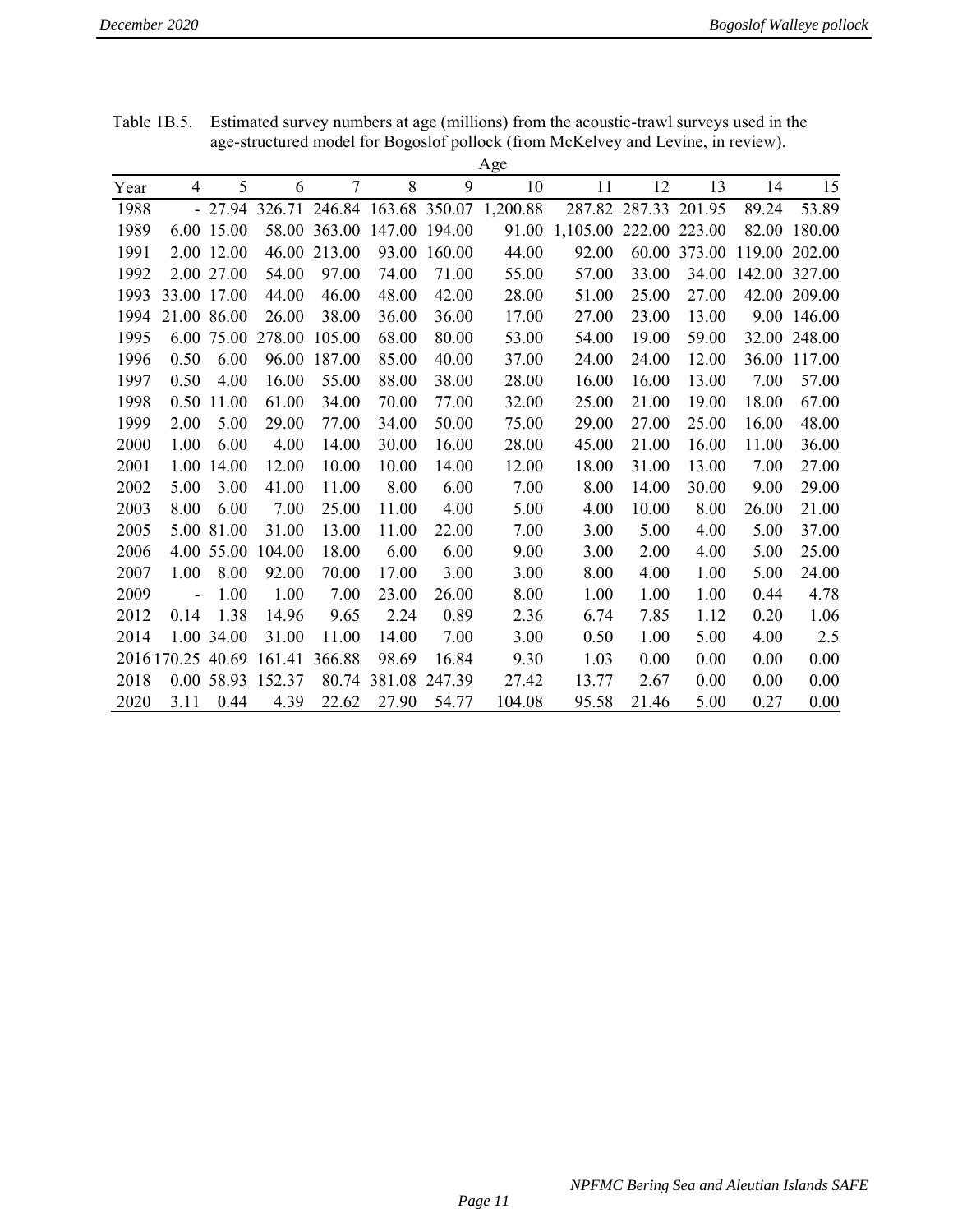

Figure 1B.1. Distribution of pollock biomass (t/nmi<sup>2</sup>) observed along transects during the winter 2016 (top), 2018 (middle), and 2020 (bottom) acoustic-trawl survey. Transect numbers are underlined; trawl haul locations are indicated by circles or triangles.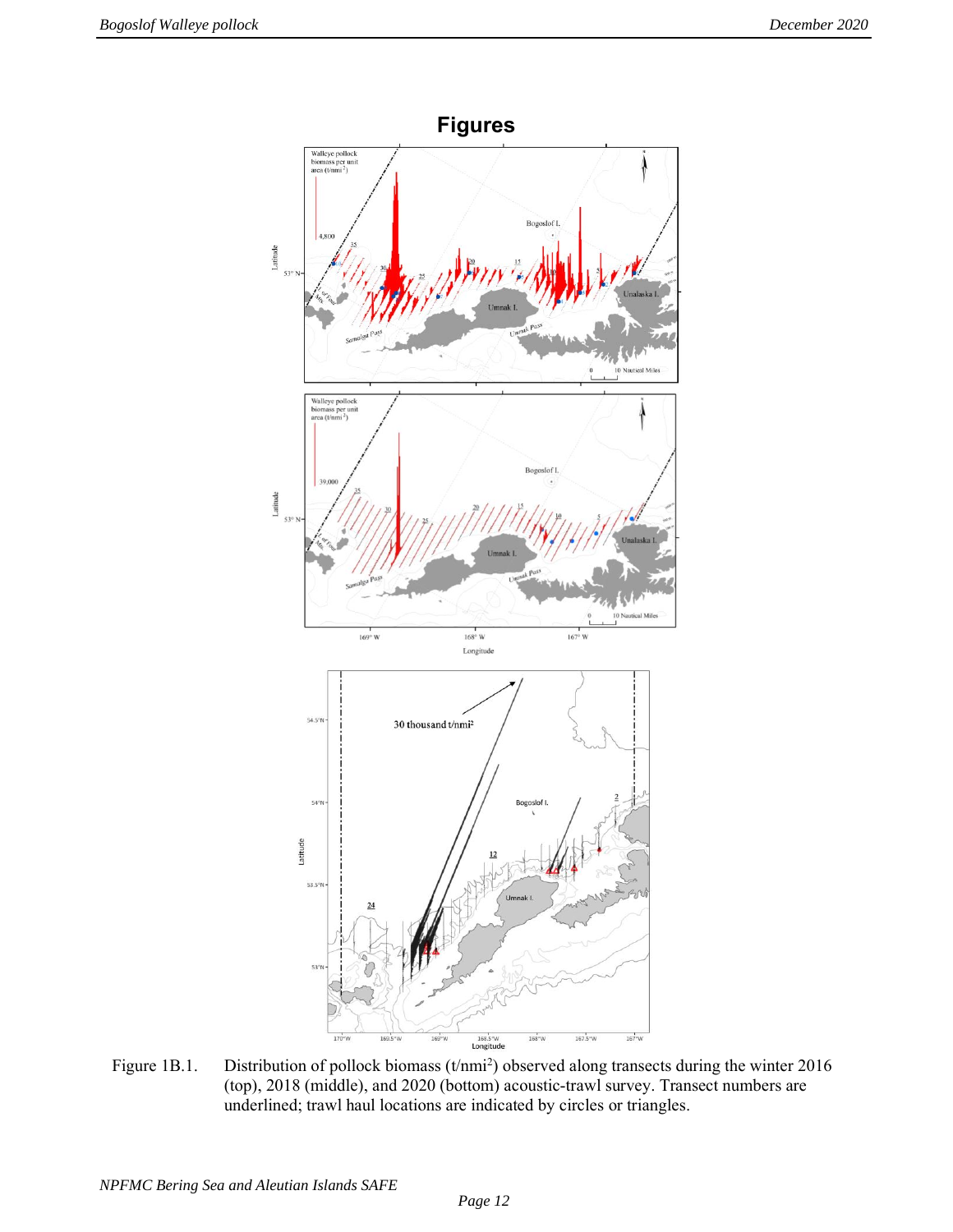

Figure 1B.2. Age composition estimates (numbers) during the winter surveys for Bogoslof region pollock, 1988-2020.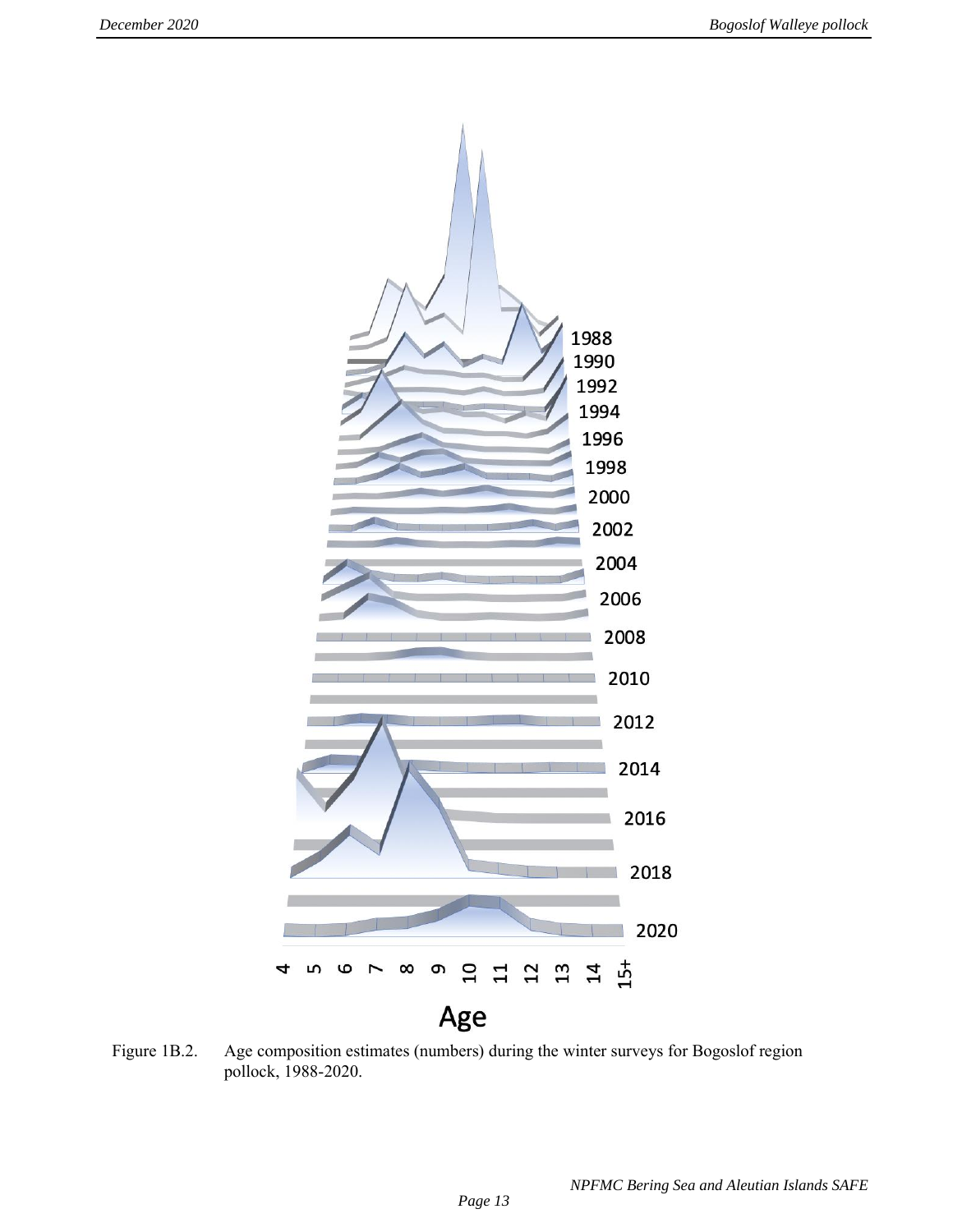

Figure 1B.3. Bogoslof Island pollock survey estimates fit to a process error model for averaging biomass. The shade represents the approximate 90% confidence interval from the model.



Figure 1B.3. Pollock age-structured model fit to Bogoslof region acoustic-trawl survey biomass estimates, 1988-2020. Open circles and line represents survey point estimates, grey dots represent the posterior mean, and yellow dots represents the posterior predictive values.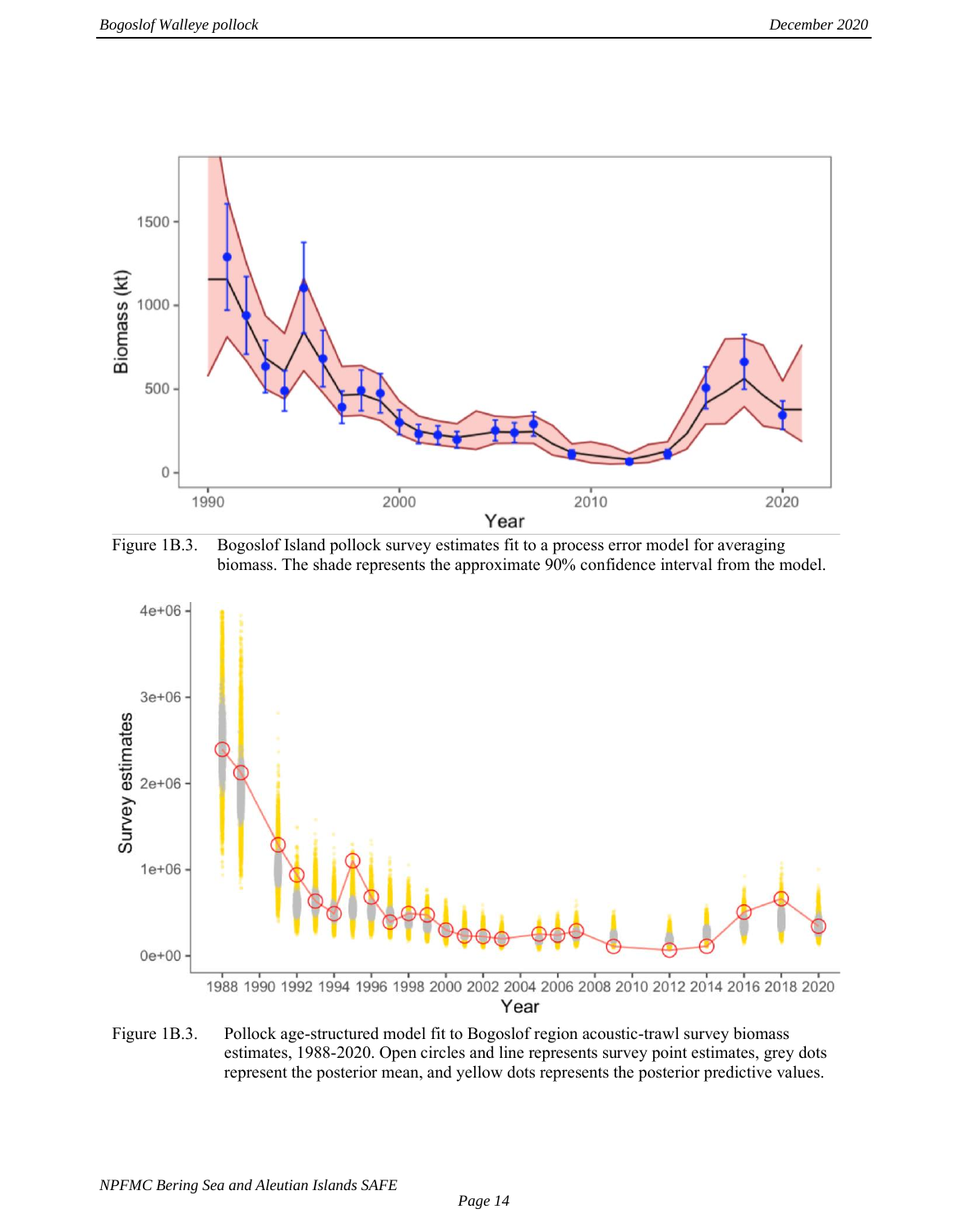

Figure 1B.4. Pollock age-structured model fit to the Bogoslof region acoustic-trawl survey age composition estimates, 1988-2020.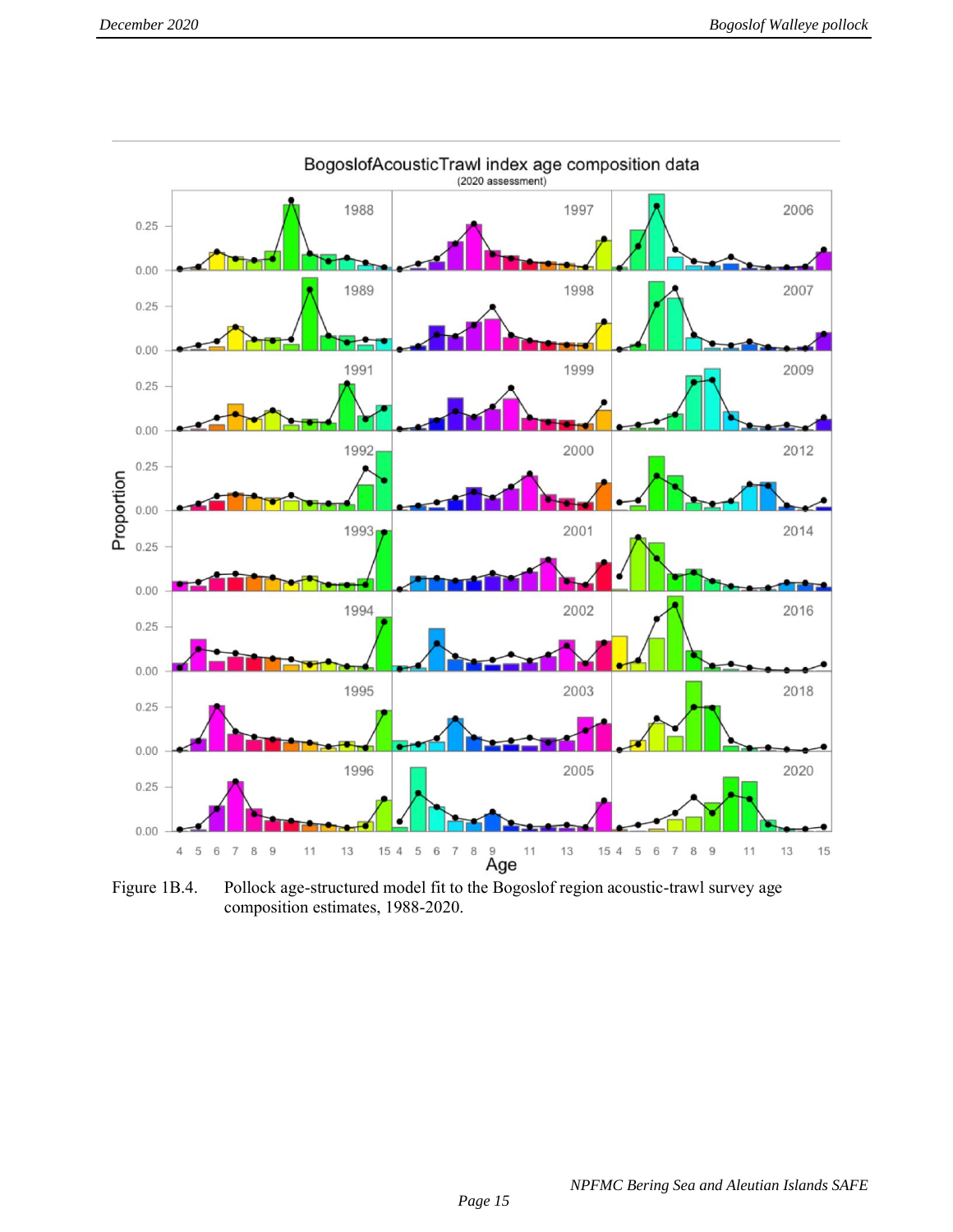

Figure 1B.5. Pollock age-structured model fit marginal distribution for natural mortality based on 9000 samples of an MCMC chain (after warmup).